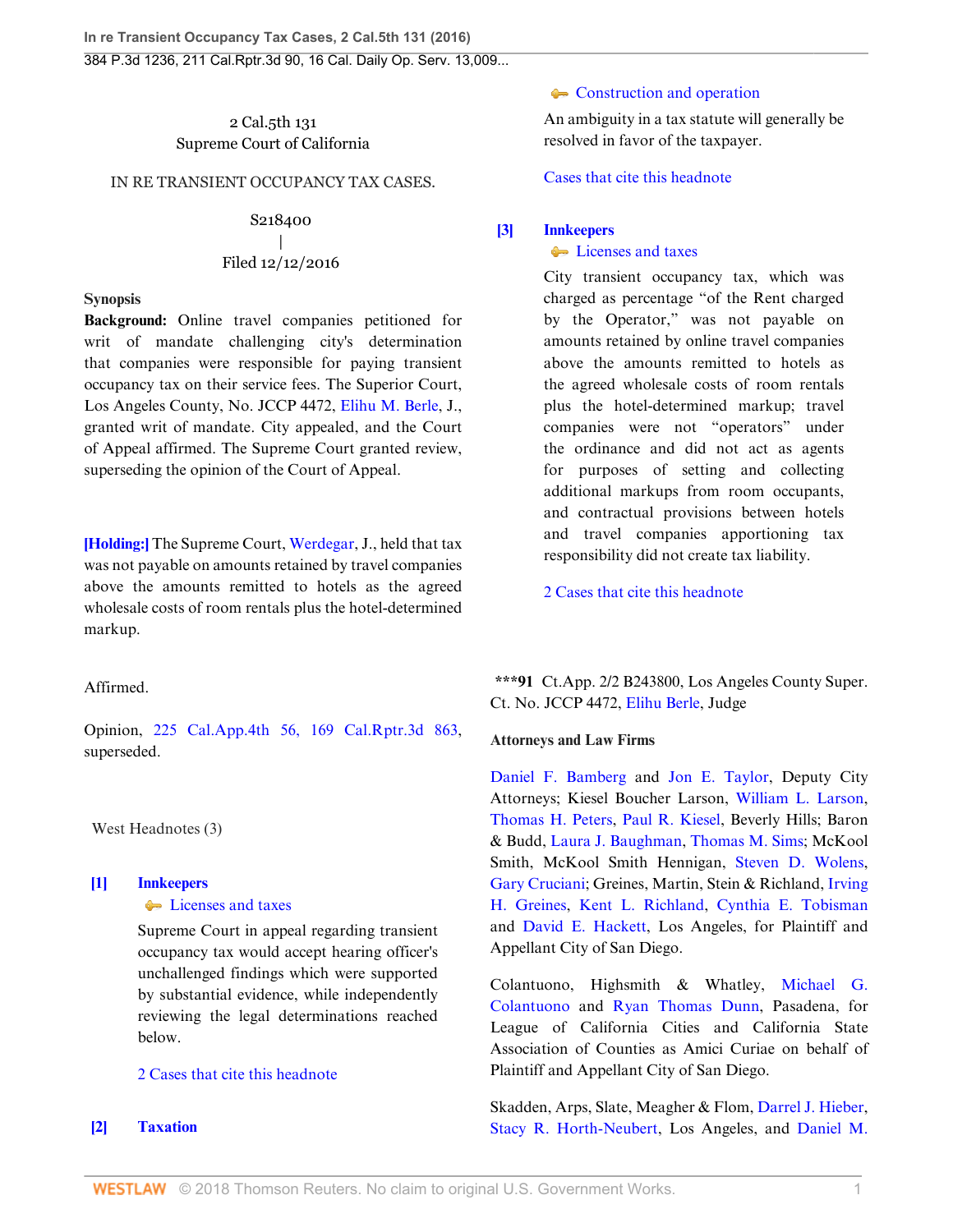[Rygorsky](http://www.westlaw.com/Link/Document/FullText?findType=h&pubNum=176284&cite=0329333101&originatingDoc=Id0217870c0ef11e690aea7acddbc05a6&refType=RQ&originationContext=document&vr=3.0&rs=cblt1.0&transitionType=DocumentItem&contextData=(sc.UserEnteredCitation)) for Defendants and Respondents Priceline.com Incorporated and Travelweb LLC.

[Jones Day,](http://www.westlaw.com/Link/Document/FullText?findType=h&pubNum=176284&cite=0313002801&originatingDoc=Id0217870c0ef11e690aea7acddbc05a6&refType=RQ&originationContext=document&vr=3.0&rs=cblt1.0&transitionType=DocumentItem&contextData=(sc.UserEnteredCitation)) [Elwood Lui,](http://www.westlaw.com/Link/Document/FullText?findType=h&pubNum=176284&cite=0163580501&originatingDoc=Id0217870c0ef11e690aea7acddbc05a6&refType=RQ&originationContext=document&vr=3.0&rs=cblt1.0&transitionType=DocumentItem&contextData=(sc.UserEnteredCitation)) [Brian D. Hershman](http://www.westlaw.com/Link/Document/FullText?findType=h&pubNum=176284&cite=0243593301&originatingDoc=Id0217870c0ef11e690aea7acddbc05a6&refType=RQ&originationContext=document&vr=3.0&rs=cblt1.0&transitionType=DocumentItem&contextData=(sc.UserEnteredCitation)) and [Erica](http://www.westlaw.com/Link/Document/FullText?findType=h&pubNum=176284&cite=0316548001&originatingDoc=Id0217870c0ef11e690aea7acddbc05a6&refType=RQ&originationContext=document&vr=3.0&rs=cblt1.0&transitionType=DocumentItem&contextData=(sc.UserEnteredCitation)) [L. Reilley](http://www.westlaw.com/Link/Document/FullText?findType=h&pubNum=176284&cite=0316548001&originatingDoc=Id0217870c0ef11e690aea7acddbc05a6&refType=RQ&originationContext=document&vr=3.0&rs=cblt1.0&transitionType=DocumentItem&contextData=(sc.UserEnteredCitation)), Los Angeles, for Defendants and Respondents Expedia, Inc., Hotwire, Inc. Hotels.com, L.P., and Hotels.com G.P., LLC.

K & L Gates, [Nathaniel S. Currall](http://www.westlaw.com/Link/Document/FullText?findType=h&pubNum=176284&cite=0330329801&originatingDoc=Id0217870c0ef11e690aea7acddbc05a6&refType=RQ&originationContext=document&vr=3.0&rs=cblt1.0&transitionType=DocumentItem&contextData=(sc.UserEnteredCitation)); Kelly Hart & Hallman, [Brian S. Stagner](http://www.westlaw.com/Link/Document/FullText?findType=h&pubNum=176284&cite=0254472201&originatingDoc=Id0217870c0ef11e690aea7acddbc05a6&refType=RQ&originationContext=document&vr=3.0&rs=cblt1.0&transitionType=DocumentItem&contextData=(sc.UserEnteredCitation)) and Chad Arnette for Defendants and Respondents Travelocity.com L.P., and Site59.com, LLC.

McDermott Will & Emery, [Elizabeth Herrington](http://www.westlaw.com/Link/Document/FullText?findType=h&pubNum=176284&cite=0319043401&originatingDoc=Id0217870c0ef11e690aea7acddbc05a6&refType=RQ&originationContext=document&vr=3.0&rs=cblt1.0&transitionType=DocumentItem&contextData=(sc.UserEnteredCitation)), [Jessica](http://www.westlaw.com/Link/Document/FullText?findType=h&pubNum=176284&cite=0453787701&originatingDoc=Id0217870c0ef11e690aea7acddbc05a6&refType=RQ&originationContext=document&vr=3.0&rs=cblt1.0&transitionType=DocumentItem&contextData=(sc.UserEnteredCitation)) [A. Mariani,](http://www.westlaw.com/Link/Document/FullText?findType=h&pubNum=176284&cite=0453787701&originatingDoc=Id0217870c0ef11e690aea7acddbc05a6&refType=RQ&originationContext=document&vr=3.0&rs=cblt1.0&transitionType=DocumentItem&contextData=(sc.UserEnteredCitation)) Los Angeles, and [Jeffrey A. Rossman](http://www.westlaw.com/Link/Document/FullText?findType=h&pubNum=176284&cite=0321961601&originatingDoc=Id0217870c0ef11e690aea7acddbc05a6&refType=RQ&originationContext=document&vr=3.0&rs=cblt1.0&transitionType=DocumentItem&contextData=(sc.UserEnteredCitation)) for Defendants and Respondents Orbitz, LLC, Trip Network, Inc., doing business as Cheaptickets.com and Internetwork Publishing Corp. doing business as Lodging.com

Julian M. Baum & Associates and [Julian M. Baum](http://www.westlaw.com/Link/Document/FullText?findType=h&pubNum=176284&cite=0127066601&originatingDoc=Id0217870c0ef11e690aea7acddbc05a6&refType=RQ&originationContext=document&vr=3.0&rs=cblt1.0&transitionType=DocumentItem&contextData=(sc.UserEnteredCitation)), Novato, for Society of Travel **\*\*1237** Agents, Inc., as Amicus on behalf of Defendants and Respondents.

## **Opinion**

## [Werdegar,](http://www.westlaw.com/Link/Document/FullText?findType=h&pubNum=176284&cite=0252859201&originatingDoc=Id0217870c0ef11e690aea7acddbc05a6&refType=RQ&originationContext=document&vr=3.0&rs=cblt1.0&transitionType=DocumentItem&contextData=(sc.UserEnteredCitation)) J.

<span id="page-1-2"></span>**\*133** Like many other communities in this state and elsewhere, the City of San Diego (San Diego) has adopted an ordinance imposing a tax on visitors for the privilege of occupancy in hotels located within the city. The tax, known as a transient occupancy tax, is calculated as a percentage of the "Rent charged by the Operator" of the hotel. (See San Diego Mun. Code, § 35.0103.) In recent years, many visitors have booked and paid for their hotel reservations online at the websites of online **\*\*\*92** travel **\*134** companies (OTCs) such as defendants and respondents in this case.<sup>[1](#page-4-0)</sup> The question before us is whether the San Diego transient occupancy tax is payable on the amount retained by the OTCs above the amount remitted to the hotels as the agreed wholesale cost of the room rental. We conclude that under the San Diego ordinance, in a "merchant model" transaction of the sort at issue here, the operator of a hotel is liable for tax on the wholesale cost plus any additional amount for room rental the operator requires the OTC to charge the visitor under what have been termed "rate parity" provisions of hotel-OTC contracts but, as San Diego has effectively conceded, OTCs are not operators within the meaning of the ordinance. We shall therefore affirm the judgment of the Court of Appeal.

<span id="page-1-1"></span><span id="page-1-0"></span>**[\[1](#page-0-1)] [\[2](#page-0-2)]** The parties have not challenged the factual findings made by the hearing officer in the administrative proceedings. Accordingly, we accept that those findings are supported by substantial evidence (*[Environmental](http://www.westlaw.com/Link/Document/FullText?findType=Y&serNum=2016537836&pubNum=0004645&originatingDoc=Id0217870c0ef11e690aea7acddbc05a6&refType=RP&originationContext=document&vr=3.0&rs=cblt1.0&transitionType=DocumentItem&contextData=(sc.UserEnteredCitation)) [Protection Information Center v. California Dept. of](http://www.westlaw.com/Link/Document/FullText?findType=Y&serNum=2016537836&pubNum=0004645&originatingDoc=Id0217870c0ef11e690aea7acddbc05a6&refType=RP&originationContext=document&vr=3.0&rs=cblt1.0&transitionType=DocumentItem&contextData=(sc.UserEnteredCitation)) Forestry & Fire Protection* [\(2008\) 44 Cal.4th 459, 479,](http://www.westlaw.com/Link/Document/FullText?findType=Y&serNum=2016537836&pubNum=0004645&originatingDoc=Id0217870c0ef11e690aea7acddbc05a6&refType=RP&originationContext=document&vr=3.0&rs=cblt1.0&transitionType=DocumentItem&contextData=(sc.UserEnteredCitation)) [80 Cal.Rptr.3d 28, 187 P.3d 888\)](http://www.westlaw.com/Link/Document/FullText?findType=Y&serNum=2016537836&pubNum=0004645&originatingDoc=Id0217870c0ef11e690aea7acddbc05a6&refType=RP&originationContext=document&vr=3.0&rs=cblt1.0&transitionType=DocumentItem&contextData=(sc.UserEnteredCitation)), while independently reviewing the legal determinations reached below (*[City](http://www.westlaw.com/Link/Document/FullText?findType=Y&serNum=2036809920&pubNum=0004645&originatingDoc=Id0217870c0ef11e690aea7acddbc05a6&refType=RP&originationContext=document&vr=3.0&rs=cblt1.0&transitionType=DocumentItem&contextData=(sc.UserEnteredCitation)) [of San Diego v. Board of Trustees of California State](http://www.westlaw.com/Link/Document/FullText?findType=Y&serNum=2036809920&pubNum=0004645&originatingDoc=Id0217870c0ef11e690aea7acddbc05a6&refType=RP&originationContext=document&vr=3.0&rs=cblt1.0&transitionType=DocumentItem&contextData=(sc.UserEnteredCitation)) University* [\(2015\) 61 Cal.4th 945, 956, 190 Cal.Rptr.3d](http://www.westlaw.com/Link/Document/FullText?findType=Y&serNum=2036809920&pubNum=0004645&originatingDoc=Id0217870c0ef11e690aea7acddbc05a6&refType=RP&originationContext=document&vr=3.0&rs=cblt1.0&transitionType=DocumentItem&contextData=(sc.UserEnteredCitation)) [319, 352 P.3d 883](http://www.westlaw.com/Link/Document/FullText?findType=Y&serNum=2036809920&pubNum=0004645&originatingDoc=Id0217870c0ef11e690aea7acddbc05a6&refType=RP&originationContext=document&vr=3.0&rs=cblt1.0&transitionType=DocumentItem&contextData=(sc.UserEnteredCitation))), bearing in mind that an ambiguity in a tax statute will generally be resolved in favor of the taxpayer (*[Microsoft Corp. v. Franchise Tax Bd.](http://www.westlaw.com/Link/Document/FullText?findType=Y&serNum=2009742870&pubNum=0004645&originatingDoc=Id0217870c0ef11e690aea7acddbc05a6&refType=RP&originationContext=document&vr=3.0&rs=cblt1.0&transitionType=DocumentItem&contextData=(sc.UserEnteredCitation))* (2006) 39 [Cal.4th 750, 759, 47 Cal.Rptr.3d 216, 139 P.3d 1169;](http://www.westlaw.com/Link/Document/FullText?findType=Y&serNum=2009742870&pubNum=0004645&originatingDoc=Id0217870c0ef11e690aea7acddbc05a6&refType=RP&originationContext=document&vr=3.0&rs=cblt1.0&transitionType=DocumentItem&contextData=(sc.UserEnteredCitation)) see *[Agnew v. State Bd. of Equalization](http://www.westlaw.com/Link/Document/FullText?findType=Y&serNum=1999190204&pubNum=0000661&originatingDoc=Id0217870c0ef11e690aea7acddbc05a6&refType=RP&originationContext=document&vr=3.0&rs=cblt1.0&transitionType=DocumentItem&contextData=(sc.UserEnteredCitation))* (1999) 21 Cal.4th 310, [330, 87 Cal.Rptr.2d 423, 981 P.2d 52\)](http://www.westlaw.com/Link/Document/FullText?findType=Y&serNum=1999190204&pubNum=0000661&originatingDoc=Id0217870c0ef11e690aea7acddbc05a6&refType=RP&originationContext=document&vr=3.0&rs=cblt1.0&transitionType=DocumentItem&contextData=(sc.UserEnteredCitation)).

<span id="page-1-5"></span><span id="page-1-4"></span><span id="page-1-3"></span>We first describe the nature of the transactions at issue. OTCs publish on their websites comparative information about airlines, hotels, and car rental companies, and allow consumers to book reservations with these travel and hospitality providers. OTCs may do business under any of several business models; involved here is the one known as the merchant model.<sup>[2](#page-5-0)</sup> Under the merchant model, OTCs contract with hotels to advertise and rent rooms to the general public. OTCs handle all financial transactions related to the hotel reservations and become the merchant of record as listed on the customer's credit card receipt, but do not themselves own, operate or manage hotels, **\*135** maintain an inventory of rooms, or possess or obtain the right to occupy any rooms. The price the hotel charges the OTC for the room is the "wholesale" price; rate parity provisions<sup>[3](#page-5-1)</sup> in most master contracts between OTCs and hotels bar the OTC from selling a **\*\*\*93** room for a rent lower than what the hotel quotes its customers directly. The OTC offers the rooms to the public at retail prices. Its charge to the customer includes a "tax **\*\*1238** recovery charge," which represents the OTC's estimate of what the hotel will owe in transient occupancy tax based on the wholesale price of the room as charged by the hotel to the OTC. The OTC provides the customer with a receipt that lists the room rate and, on a separate line, an amount for taxes and service fees.<sup>[4](#page-5-2)</sup> Once the reservation has been made and paid for, the OTC provides customer service until the customer checks into the hotel. The hotel then bills the OTC for the wholesale price of the room plus the transient occupancy tax the hotel will have to pay based on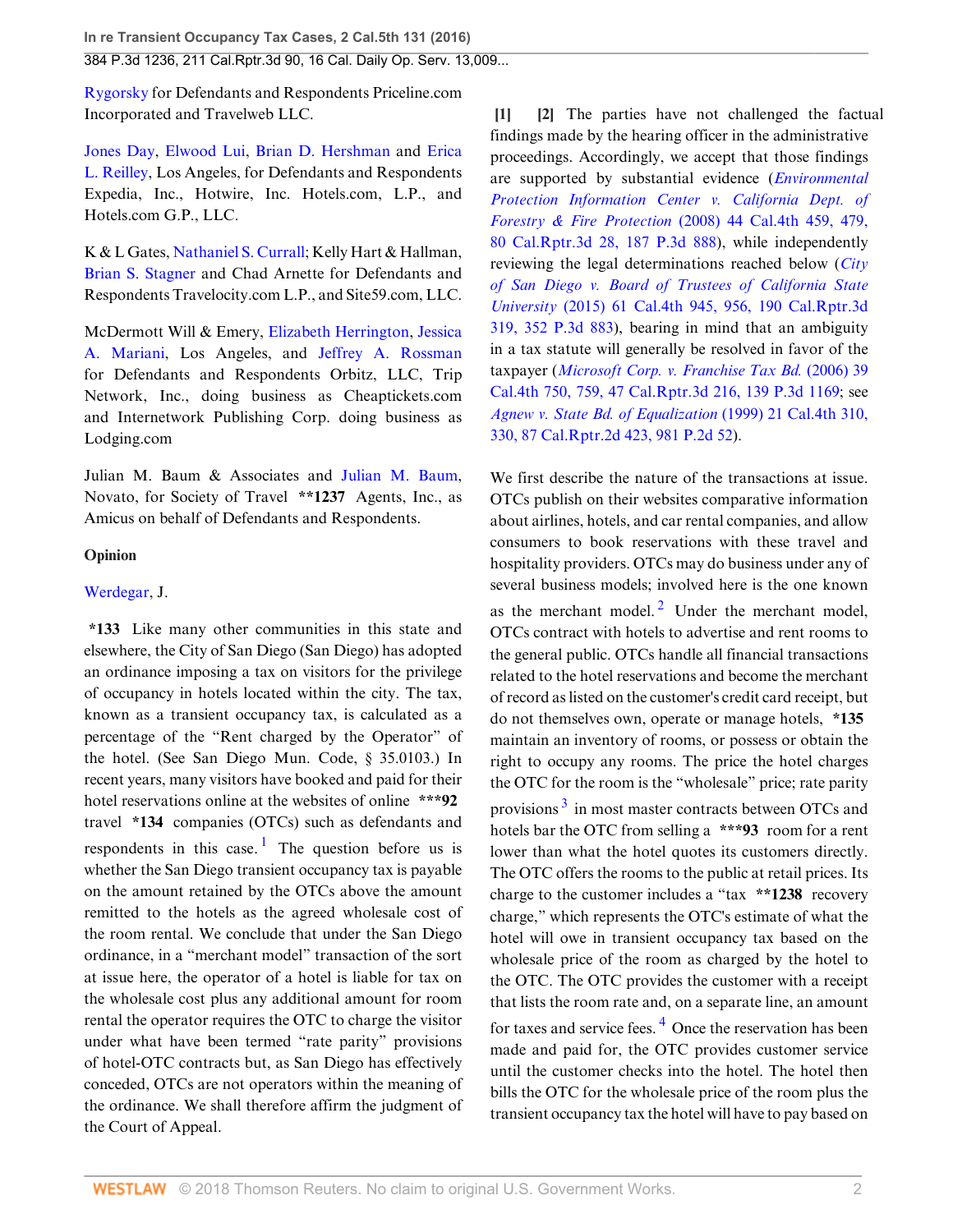the room's wholesale price. The OTC remits the charged amount to the hotel, which in turn remits the tax to San Diego; the OTC retains its markup and service fees.

We turn now to the ordinance at issue in this case. First enacted in 1964, it provides that "[f]or the privilege of Occupancy in any Hotel located in [San Diego], each Transient is subject to and shall pay a tax in the amount of six percent  $(6\%)$  of the Rent charged by the Operator." (San Diego Mun. Code, § 35.0103.) Four times in subsequent years San Diego enacted increases in the tax rate without altering the ordinance's operative language. (*Id.*, §§ 35.0104, 35.0105, 35.0106, 35.0108.) Proceeds of the tax are to be used for promoting San Diego, including by planning, building, and maintaining tourism-related cultural, recreational, and convention facilities, among other governmental purposes. (San Diego Mun. Code, § 35.0101, subd. (b).)

Other provisions define the ordinance's key terms. " 'Occupancy' means the use or possession, or the right to the use or possession, of any room, or portion thereof, in any Hotel ... for dwelling, lodging, or sleeping purposes." (San Diego Mun. Code, § 35.0102.) " 'Rent' means the total consideration charged to a Transient as shown on the guest receipt for the Occupancy of a room, or portion thereof, in a Hotel.... 'Rent' includes charges for utility and sewer hookups, equipment, (such as rollaway beds, cribs and television sets, and similar items), and in-room services (such as movies and other services not subject to California taxes), valued in money, whether received or to be received in money, goods, labor, or otherwise. 'Rent' includes all **\*136** receipts, cash, credits, property, and services of any kind or nature without any deduction therefrom." (*Ibid.*) " 'Operator' means the Person who is the proprietor of the Hotel, ... whether in the capacity of owner, lessee, sublessee, mortgagee in possession, licensee, or any other capacity. 'Operator' includes a managing agent, a resident manager, or a resident agent, of any type or character, other than an employee without management responsibility." (*Ibid.*)<sup>[5](#page-5-3)</sup> " 'Transient' means any Person who exercises Occupancy, or is entitled to Occupancy, by reason of concession, permit, right of access, license, or other agreement for a period of less than one (1) month." (*Ibid.*)

The ordinance provides that "[e]ach Operator shall collect the tax ... to the same extent and at the same time as the Rent is collected from every Transient." (San Diego

**\*\*\*94** Mun. Code, § 35.0112, subd. (a).) "The amount of tax charged each Transient shall be separately stated from the amount of Rent charged, and each Transient shall receive a receipt for payment from the Operator." (*Id.*, § 35.0112, subd. (c).) The operator must, among other remitting and reporting responsibilities, "remit monthly the full amount of taxes collected for the previous month with the appropriate approved return form available from the City Treasurer." (*Id.*, § 35.0114, subd. (a).) The operator must "keep and preserve ... all business records as may be necessary to determine the amount of such tax for which the operator is liable for collection and payment to the City." (*Id.*, § 35.0121.) The San Diego city treasurer may inspect the operator's business records and "apply auditing procedures necessary to determine the amount of tax due to the City." (*Ibid.*) If an operator "fail[s] or refuse[s] to collect" or remit the tax, the treasurer "shall forthwith assess the tax and **\*\*1239** penalties ... against the operator." (*Id.*, § 35.0117, subd. (a).) An operator may challenge the assessment by requesting a hearing, and must be given notice of the final "determination and the amount of such tax and penalties" imposed. (*Id.*, § 35.0118, subd. (a).)

<span id="page-2-1"></span><span id="page-2-0"></span>In December 2004, the City of Los Angeles filed a putative class action on behalf of various California cities against various OTCs, alleging each such company was liable for transient occupancy tax as the "operator" of every hotel. In October 2007, putative class member San Diego began auditing the OTCs. Eventually it issued transient occupancy tax assessments against the OTCs, which each OTC timely appealed. A hearing officer conducted a consolidated administrative hearing to determine whether each OTC had obligations and liability under the tax. In May 2010 the officer issued a decision, finding that the OTCs owed tax on their markup in merchant model transactions. The OTCs challenged the hearing officer's determination by filing a petition for writ of mandate and cross-complaint seeking declaratory relief. After briefing and argument, the superior court granted the OTCs' **\*137** motion for judgment granting the writ of mandate and denied San Diego's cross-motion for judgment denying the writ.  $\frac{6}{10}$  $\frac{6}{10}$  $\frac{6}{10}$  The court thereafter issued the writ, ordering the hearing officer to vacate his ruling in favor of the City, issue a new ruling that the OTCs are not liable for the tax, and set aside the assessments. The court reasoned the ordinance imposes tax on rent "charged by the Operator"; OTCs are not operators or managing agents of the hotels;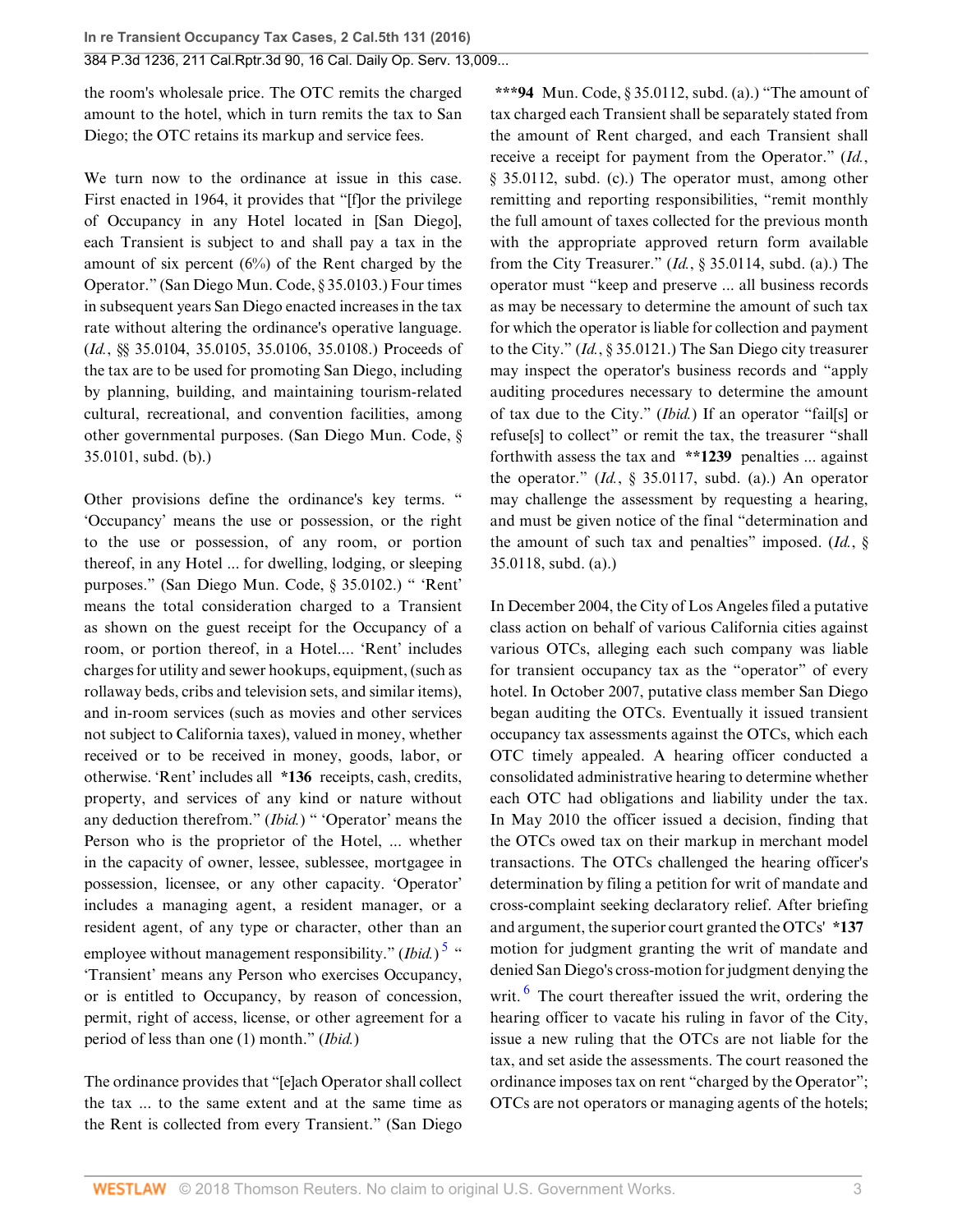and the markup the OTCs charge for their services is not part of the rent subject to the tax.

San Diego appealed. Noting the salient facts are undisputed and the case turns solely on the interpretation of the ordinance, the Court of Appeal affirmed. Like the superior court, it reasoned the ordinance imposed tax on "rent charged by the ... operator" and concluded that hotels, not the OTCs, are operators within the meaning of the ordinance.

San Diego petitioned for rehearing on the basis the Court of Appeal had improperly cited and relied on two unpublished decisions arising out of the same coordinated proceedings; the Court of Appeal granted rehearing and issued a new opinion again citing the same unpublished decisions, explaining the reliance was proper because the decisions were relevant as law of the case. (See **\*\*\*95** [Cal.](http://www.westlaw.com/Link/Document/FullText?findType=L&pubNum=1085232&cite=CASTAPPLLR8.1115&originatingDoc=Id0217870c0ef11e690aea7acddbc05a6&refType=LQ&originationContext=document&vr=3.0&rs=cblt1.0&transitionType=DocumentItem&contextData=(sc.UserEnteredCitation)) [Rules of Court, rule 8.1115\(b\)](http://www.westlaw.com/Link/Document/FullText?findType=L&pubNum=1085232&cite=CASTAPPLLR8.1115&originatingDoc=Id0217870c0ef11e690aea7acddbc05a6&refType=LQ&originationContext=document&vr=3.0&rs=cblt1.0&transitionType=DocumentItem&contextData=(sc.UserEnteredCitation)).) Contending the Court of Appeal's law-of-the-case analysis was flawed, San Diego unsuccessfully petitioned for rehearing. We granted San Diego's petition for review.

<span id="page-3-0"></span>**[\[3](#page-0-0)]** San Diego contends the tax base for calculating the tax must be the full amount of the payment the customer is charged to obtain occupancy. In San Diego's view, the stated purpose of the tax—"It is the purpose and intent of the City Council that there shall be imposed a tax on Transients" (San Diego Mun. Code, § 35.0101, subd. (a)) —reflects a legislative focus on the transaction between the OTC and the customer. The statutory definition of rent—"the total consideration charged to a Transient as shown on the guest receipt for the Occupancy of a room" (San Diego Mun. Code, § 35.0102)—in San Diego's view, shows the tax base was intended to be the total amount quoted to, charged to, and paid by the customer, not the lesser amount the hotel has agreed to accept as its share of the rental proceeds; indeed, a customer cannot obtain the privilege of occupancy by paying only the amount the hotel nets on OTC transactions nor anything less than the total amount quoted and charged to him or her. Moreover, San Diego observes, the tax is determined and collected at the same time the room is booked (*id.*, § 35.0112, subd. (a))—the "taxable moment," as San Diego calls it.

**\*138** We agree with San Diego's argument in part. The ordinance imposes the tax on the amount "charged by the Operator" (San Diego Mun. Code, § 35.0103); it does not refer to amounts "received" or "collected" by the operator. To the extent a hotel determines the markup, such as by contractual rate parity **\*\*1240** provisions requiring the OTC to quote and charge the customer a rate not less than what the hotel is quoting on its own website, it effectively "charges" that amount, whether or not it ultimately receives or collects any portion of the markup, and that amount is therefore subject to the tax. Because, however, the ordinance imposes on "the Operator" alone the duty to remit the tax (San Diego Mun. Code, § 35.0114, subd. (a)), and subjects the operator alone to the assessment process when taxes are determined to be unpaid and owing (*id.*, § 35.0117, subd. (a)), it does not appear to contemplate that the city treasurer may assess an intermediary such as an OTC for unpaid transient occupancy tax.

San Diego contends the entire amount paid by the customer, presumably including any portion of the markup within the exclusive control of the OTC above that set by the hotel, is subject to the tax because that amount is charged "for the privilege of Occupancy" within the meaning of the ordinance, and no lesser amount will gain that privilege for the customer. (San Diego Mun. Code, § 35.0103.) This contention, however, fails to acknowledge that the relevant ordinance identifies the taxable amount as the rent "charged by the Operator" (*ibid.*)—and the only such amount involved in online room rental transactions is, as we have seen, the wholesale room rate plus any portion of the markup set by the hotel pursuant to the contractual rate parity provisions or otherwise. Thus, it is the wholesale room rate plus the hotel-determined markup, exclusive of any discretionary markup set by the OTC, that is "charged by the Operator" and subject to the tax.<sup>[7](#page-5-5)</sup>

<span id="page-3-1"></span>**\*\*\*96** San Diego further contends that even though the OTCs do not qualify as operators within the meaning of the ordinance, they are liable for the tax under various contractual and statutory theories. We are unpersuaded.

San Diego first asserts the OTCs are liable for assessment of room tax because they are agents of the hotels for purposes of charging and collecting the tax. It points to the hearing officer's finding, unchallenged in this litigation, that "[t]he OTCs serve as the hotels' agents in assuming essentially (or absolutely) all of the marketing, reservation, room price collection, and customer service functions as to those Transients who book online through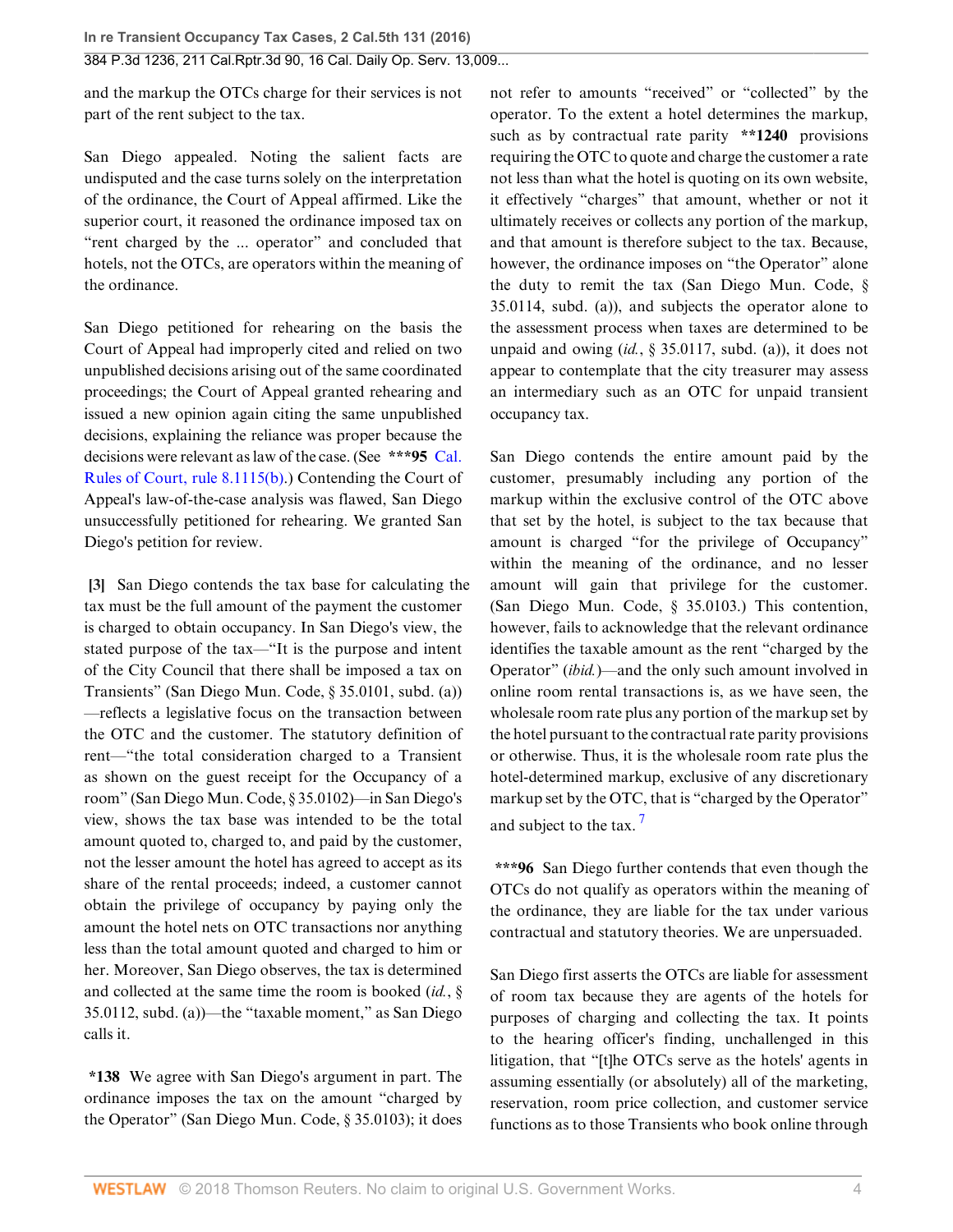the OTCs." San Diego also cites the Court of Appeal's statement that "[t]he **\*139** OTC collects the rent on the hotel's behalf" and the OTCs' acknowledgment that they "serv[e] as an intermediary" in "facilitating a guest's payment to the hotel for the hotel's furnishing of sleeping accommodations." By virtue of this function, San Diego contends the entirety of what the OTCs collect is deemed collected on behalf of the principal.

That the OTCs act as hotels' agents or intermediaries for the limited purpose of charging and collecting the rent, however, does not subject the OTCs to assessment as an operator or make any undifferentiated portion of the charge representing the amount unilaterally set by the OTCs "Rent charged by the Operator." As noted, the hotels set the parity or floor rate the OTCs must charge the visitor, but do not control or determine any additional amount the OTCs may charge for their services, a circumstance that refutes any suggestion the OTCs are the hotels' agents for purposes of setting and collecting such discretionary additional charges.

San Diego also cites contractual provisions by which the OTCs agree to be responsible for any taxes assessed by any governmental authority on the markup, to collect and remit room tax, and to assume liability to San Diego for nonpayment or underpayment of the tax. These provisions allocate responsibility as between the hotels and the OTCs for properly assessed room taxes but, like the other contractual terms discussed above, they do not in themselves create such liability; only the ordinance can do that. The same reasoning defeats San Diego's assertion it is entitled as a third party beneficiary of the hotel-OTC contracts to tax the OTCs for the entire markup: Even assuming San Diego is a third party beneficiary of the contracts, a question we need not address, the contracts **\*\*1241** cannot expand room tax liability under the ordinance.

Neither [Civil Code section 2777](http://www.westlaw.com/Link/Document/FullText?findType=L&pubNum=1000200&cite=CACIS2777&originatingDoc=Id0217870c0ef11e690aea7acddbc05a6&refType=LQ&originationContext=document&vr=3.0&rs=cblt1.0&transitionType=DocumentItem&contextData=(sc.UserEnteredCitation)) nor [Civil Code section](http://www.westlaw.com/Link/Document/FullText?findType=L&pubNum=1000200&cite=CACIS2344&originatingDoc=Id0217870c0ef11e690aea7acddbc05a6&refType=LQ&originationContext=document&vr=3.0&rs=cblt1.0&transitionType=DocumentItem&contextData=(sc.UserEnteredCitation)) [2344](http://www.westlaw.com/Link/Document/FullText?findType=L&pubNum=1000200&cite=CACIS2344&originatingDoc=Id0217870c0ef11e690aea7acddbc05a6&refType=LQ&originationContext=document&vr=3.0&rs=cblt1.0&transitionType=DocumentItem&contextData=(sc.UserEnteredCitation)) assists San Diego. The former statute provides that "[o]ne who indemnifies another against an act to be done by the latter, is liable jointly with the person indemnified, and separately, to every person injured by such act." ([Civ. Code, § 2777](http://www.westlaw.com/Link/Document/FullText?findType=L&pubNum=1000200&cite=CACIS2777&originatingDoc=Id0217870c0ef11e690aea7acddbc05a6&refType=LQ&originationContext=document&vr=3.0&rs=cblt1.0&transitionType=DocumentItem&contextData=(sc.UserEnteredCitation)).) But San Diego fails to cite any decisions holding that a taxing authority may invoke an indemnity agreement to impose an assessment on a party not otherwise subject to assessment under the statute in question. [Civil Code section 2344](http://www.westlaw.com/Link/Document/FullText?findType=L&pubNum=1000200&cite=CACIS2344&originatingDoc=Id0217870c0ef11e690aea7acddbc05a6&refType=LQ&originationContext=document&vr=3.0&rs=cblt1.0&transitionType=DocumentItem&contextData=(sc.UserEnteredCitation)) provides that "[i]f an agent receives anything for the benefit of his principal, to the possession of which another person is entitled, he must, on demand, surrender it to such person...." But as we have seen, the circumstances that the OTCs act as agents for the hotels in renting rooms, providing customer service, and collecting and remitting to the hotels the rent and room tax on all transactions, and that, as between themselves, the hotels and the OTCs may **\*\*\*97** contractually allocate to the OTCs responsibility for unpaid room tax, cannot expand the reach of the ordinance and, in particular, **\*140** do not subject an entity other than an Operator to assessment of the tax and penalties (San Diego Mun. Code, § 35.0117, subd. (a)).

### **DISPOSITION**

The judgment is affirmed.

We Concur:

[Cantil-Sakauye,](http://www.westlaw.com/Link/Document/FullText?findType=h&pubNum=176284&cite=0351011901&originatingDoc=Id0217870c0ef11e690aea7acddbc05a6&refType=RQ&originationContext=document&vr=3.0&rs=cblt1.0&transitionType=DocumentItem&contextData=(sc.UserEnteredCitation)) C.J.

[Chin,](http://www.westlaw.com/Link/Document/FullText?findType=h&pubNum=176284&cite=0218429701&originatingDoc=Id0217870c0ef11e690aea7acddbc05a6&refType=RQ&originationContext=document&vr=3.0&rs=cblt1.0&transitionType=DocumentItem&contextData=(sc.UserEnteredCitation)) J.

[Corrigan,](http://www.westlaw.com/Link/Document/FullText?findType=h&pubNum=176284&cite=0152659901&originatingDoc=Id0217870c0ef11e690aea7acddbc05a6&refType=RQ&originationContext=document&vr=3.0&rs=cblt1.0&transitionType=DocumentItem&contextData=(sc.UserEnteredCitation)) J.

[Liu,](http://www.westlaw.com/Link/Document/FullText?findType=h&pubNum=176284&cite=0322143101&originatingDoc=Id0217870c0ef11e690aea7acddbc05a6&refType=RQ&originationContext=document&vr=3.0&rs=cblt1.0&transitionType=DocumentItem&contextData=(sc.UserEnteredCitation)) J.

[Cuéllar](http://www.westlaw.com/Link/Document/FullText?findType=h&pubNum=176284&cite=0487248001&originatingDoc=Id0217870c0ef11e690aea7acddbc05a6&refType=RQ&originationContext=document&vr=3.0&rs=cblt1.0&transitionType=DocumentItem&contextData=(sc.UserEnteredCitation)), J.

[Kruger,](http://www.westlaw.com/Link/Document/FullText?findType=h&pubNum=176284&cite=0487247601&originatingDoc=Id0217870c0ef11e690aea7acddbc05a6&refType=RQ&originationContext=document&vr=3.0&rs=cblt1.0&transitionType=DocumentItem&contextData=(sc.UserEnteredCitation)) J.

#### **All Citations**

2 Cal.5th 131, 384 P.3d 1236, 211 Cal.Rptr.3d 90, 16 Cal. Daily Op. Serv. 13,009, 2016 Daily Journal D.A.R. 12,218

#### Footnotes

<span id="page-4-0"></span>[1](#page-1-2) Defendants and respondents in this case are Hotels.com, L.P.; Priceline.com, Inc.; Travelweb LLC; Expedia, Inc.; Hotwire, Inc.; Hotels.com G.P., LLC; Travelocity.com, LP; Site59.com, LLC; Orbitz, LLC; Travelnow.com; Lowestfare.com, LLC; Trip Network, Inc. (doing business as Cheaptickets.com); and Internetwork Publishing Corp. (doing business as Lodging.com).